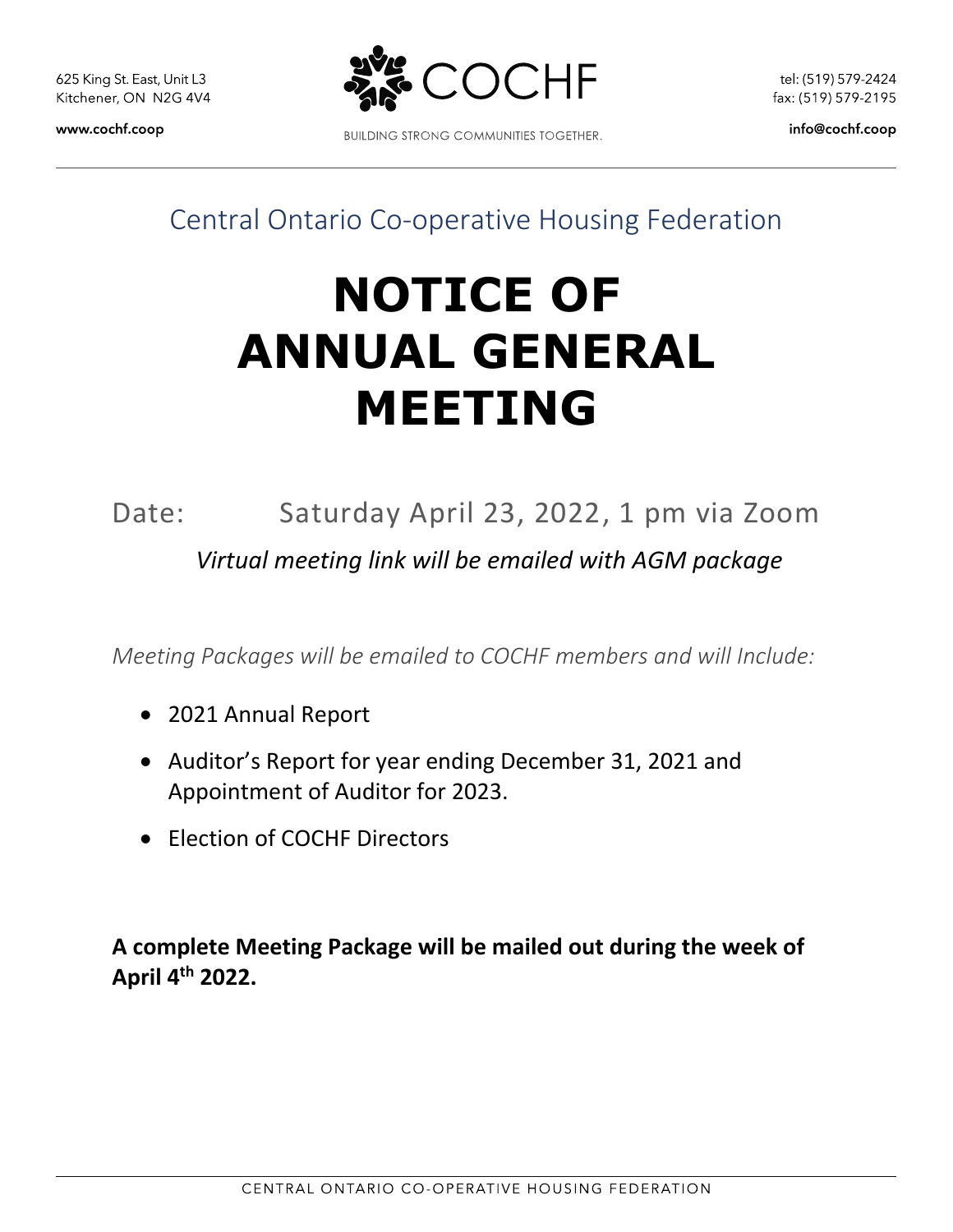

**BUILDING STRONG COMMUNITIES TOGETHER.** 

info@cochf.coop

# COCHF Annual Meeting – Saturday April 23, 2022 Designation of Delegate and Alternate

COCHF encourages the co-op to appoint co-op members to be its Delegate and Alternate. If a co-op member is not available to attend on behalf of the co-op, the COCHF by-laws allow a co-op to appoint an employed staff person to be the Delegate or the Alternate.

#### **To: Central Ontario Co-operative Housing Federation**

We wish to advise you that:

has been appointed as the DELEGATE

(Name of Delegate)

for \_\_\_\_\_\_\_\_\_\_\_\_\_\_\_\_\_\_\_\_\_\_\_\_\_\_\_\_\_\_\_\_\_\_\_\_\_\_\_\_\_\_\_\_\_\_\_\_\_\_\_\_\_,

(Name of COCHF Member Organization)

To attend and vote on its behalf at COCHF's Annual Meeting on April 23rd 2022 and that:

has been appointed as the ALTERNATE

(Name of Alternate)

to attend and vote if the Delegate cannot exercise her/his obligations.

Dated: etc. and the signed:  $\Box$  Signed:  $\Box$ 

(For the Board of Directors)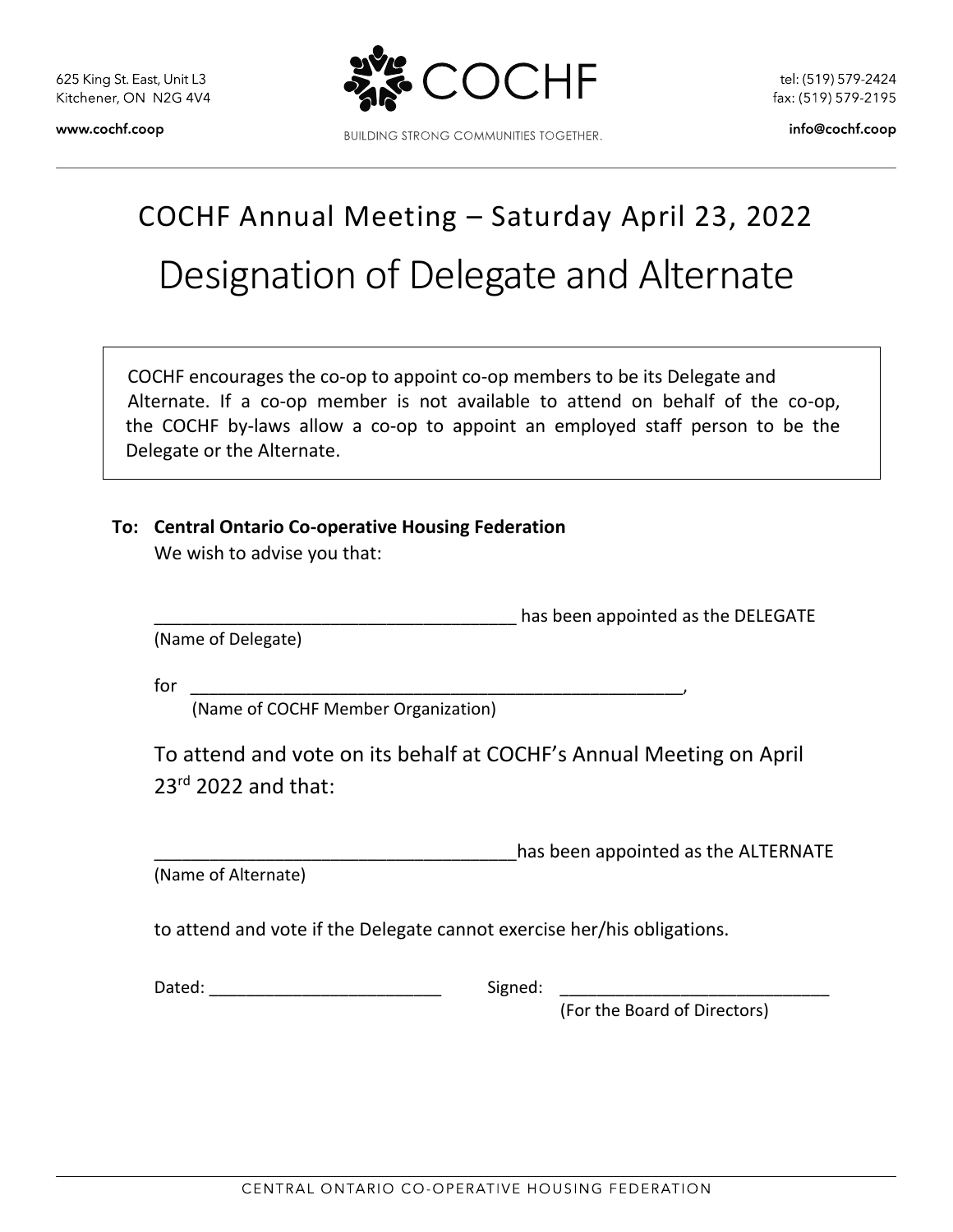625 King St. East, Unit L3 Kitchener, ON N2G 4V4



www.cochf.coop

**BUILDING STRONG COMMUNITIES TOGETHER.** 

info@cochf.coop

|                                                                | (Name of COCHF Member Organization)                                                          |
|----------------------------------------------------------------|----------------------------------------------------------------------------------------------|
|                                                                |                                                                                              |
|                                                                | being a member in good standing of the Central Ontario Co-operative Housing Federation Inc., |
|                                                                |                                                                                              |
|                                                                |                                                                                              |
|                                                                | (Name of nominee)                                                                            |
|                                                                | Director of the Federation for a term beginning on May 1 2022.                               |
|                                                                | Dated: ___________________________________Signed: ______________________________             |
|                                                                | (Representative of co-op Board)                                                              |
|                                                                |                                                                                              |
|                                                                | Acceptance of Nomination for COCHF Board                                                     |
|                                                                |                                                                                              |
|                                                                |                                                                                              |
|                                                                |                                                                                              |
| (Name of nominee)                                              |                                                                                              |
|                                                                |                                                                                              |
|                                                                | (Name of COCHF Member Organization)                                                          |
|                                                                | do hereby accept the nomination for the position of Director of the Federation for a term    |
|                                                                |                                                                                              |
|                                                                |                                                                                              |
|                                                                | Signed:<br>(Signature of nominee)                                                            |
| beginning on May 1 2022.<br><b>Mailing Address of Nominee:</b> |                                                                                              |
|                                                                |                                                                                              |
|                                                                |                                                                                              |
|                                                                | <b>Telephone Number of Nominee:</b>                                                          |
| <b>Email Address of Nominee:</b>                               | There are 3 positions on the COCHF Board of Directors up for election.                       |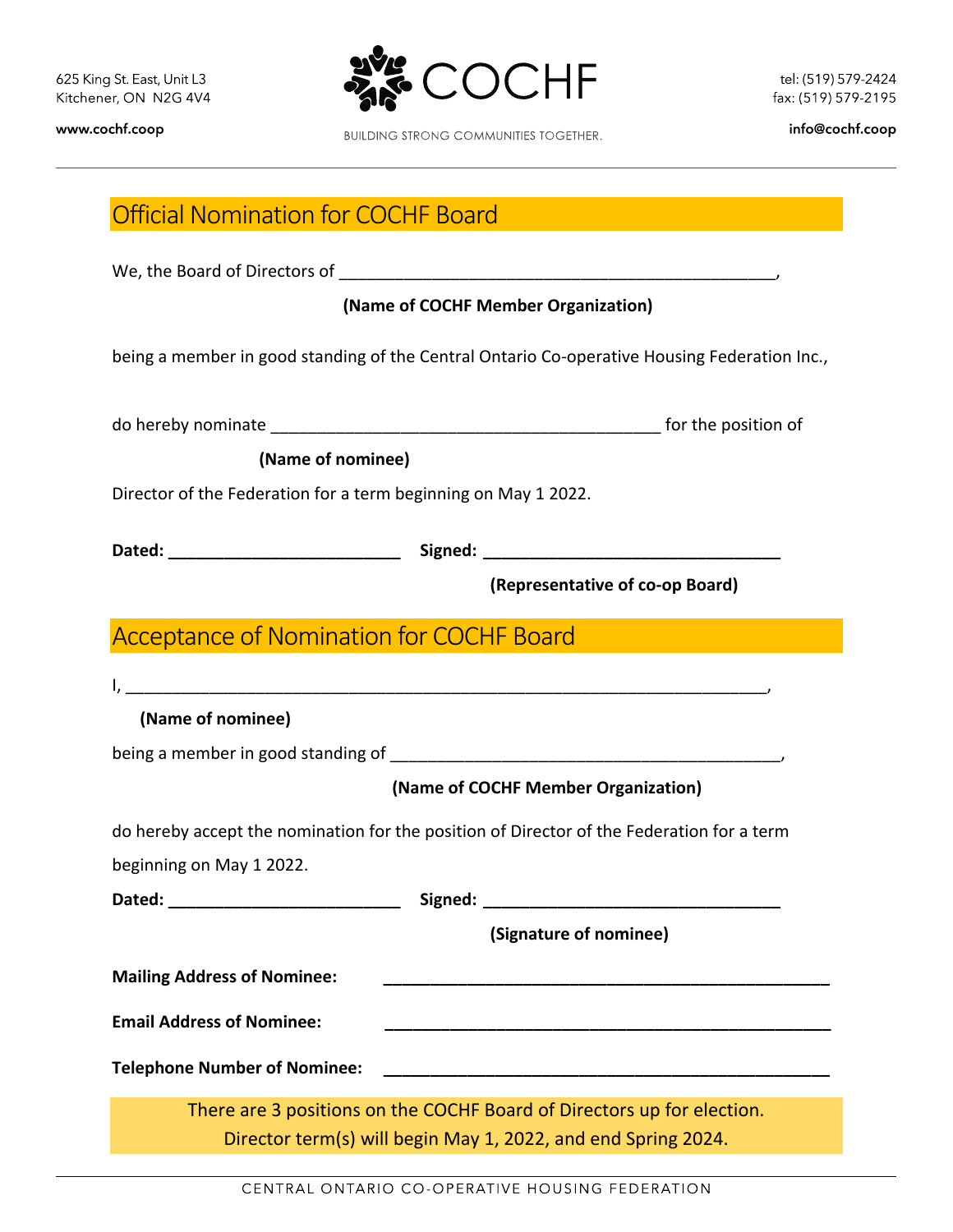

tel: (519) 579-2424 fax: (519) 579-2195

**BUILDING STRONG COMMUNITIES TOGETHER.** 

info@cochf.coop

## Call for Nominations for the COCHF Board for 2022

#### **Central Ontario Co-op Housing Federation (COCHF) is looking for qualified people to run for positions on our Board of Directors.**

- $\checkmark$  Are you interested to contribute to the larger co-op housing sector and help plan for its future?
- $\checkmark$  Are you passionate about housing co-ops?
- $\checkmark$  Do you have a solid understanding of the co-op housing model?

#### COCHF Board of Directors ensures

- $\checkmark$  ensures that COCHF performs well to serve the federation's members;
- $\checkmark$  looks after the long-term interests of the federation and plans for its future; and
- $\checkmark$  utilize co-op principles when making business decisions on behalf of the federation.

#### The COCHF Board is made of up 9 directors

- Seven (7) directors from member housing co-ops
- One (1) director from the co-op staff association.
- One (1) director representing a member resource group/management company.

#### What is expected of a director?

- $\bullet$  To attend monthly board meetings that are 2 hours long; board meetings are held on the 3<sup>rd</sup> Monday of each month;
- To prepare for meetings by reading all the meeting documents;
- To attend an annual strategic planning session
- To attend an annual board orientation session
- To be available by email/phone between meetings for feedback
- To attend sector events on behalf of the federation as needed. This may include sector events, annual meetings, regional meetings, and/or meetings at local co-ops.
- To act in the best interests of the federation at all times.
- Directors may take on additional responsibilities if interested.

COCHF will pay mileage and other reasonable expenses for directors to be able to attend inperson events when the pandemic is over. Currently, all meetings are being held virtually until further notice. We are using the following online platforms for our meetings: ZOOM and/or MS Teams.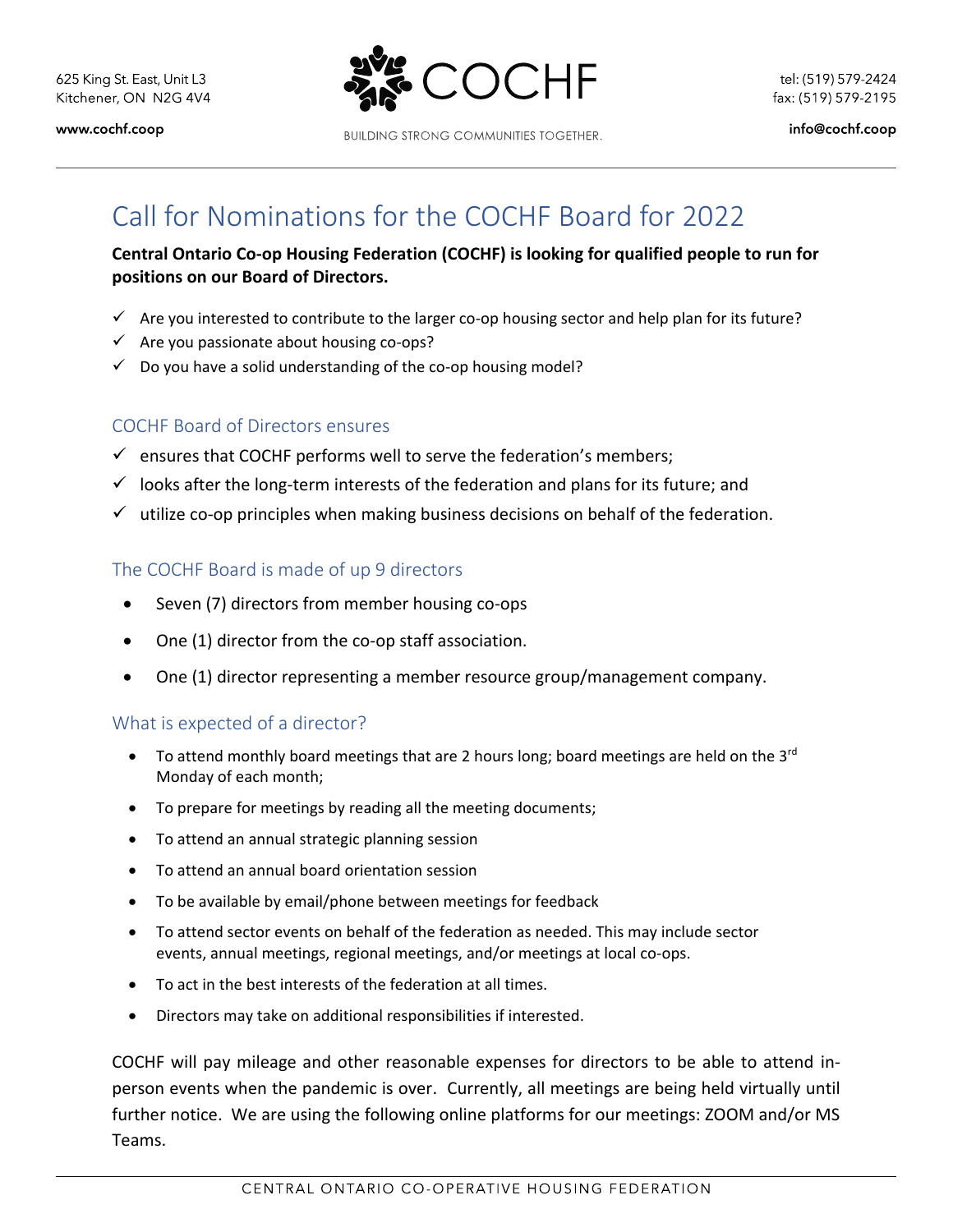625 King St. East, Unit L3 Kitchener, ON N2G 4V4

www.cochf.coop



tel: (519) 579-2424 fax: (519) 579-2195

info@cochf.coop

COCHF Bylaws criteria for accepting board candidates:

- 18 years of age or older,
- mentally competent,
- not in an undischarged bankruptcy,
- a member of a member organization of the Federation,
- a member in good standing in your co-op (not in arrears), and
- endorsed by your co-op's Board.

The COCHF Board of Directors carries out its responsibilities to ensure that the federation fulfills its stated mission which is as follows:

COCHF Mission Statement (Updated October 2017) *We build strong communities together by offering quality services and education guided by the International Co-operative Principles to our housing co-op members, in partnership with other supporting organizations.*

If you are interested in running for the COCHF Board and you can meet the commitments:

- 1. Complete and sign the nomination form. A copy is attached.
- **2.** Have your co-op's Board of Directors endorse your nomination by signing the form. **The nomination requires the support of your co-op's board of directors.**
- 3. Send your completed nomination form to the COCHF office (Scan to [info@cochf.coop](mailto:info@cochf.coop) and/or or fax to 519-579-2195) by Thursday April 21 2022.

Important! Nominees will be expected to attend the April 23<sup>rd</sup> board election, be prepared to introduce themselves and share why they want to join the board.

There are 3 positions on the COCHF Board of Directors up for election. Director term(s) will begin May 1 2022, and end Spring 2024.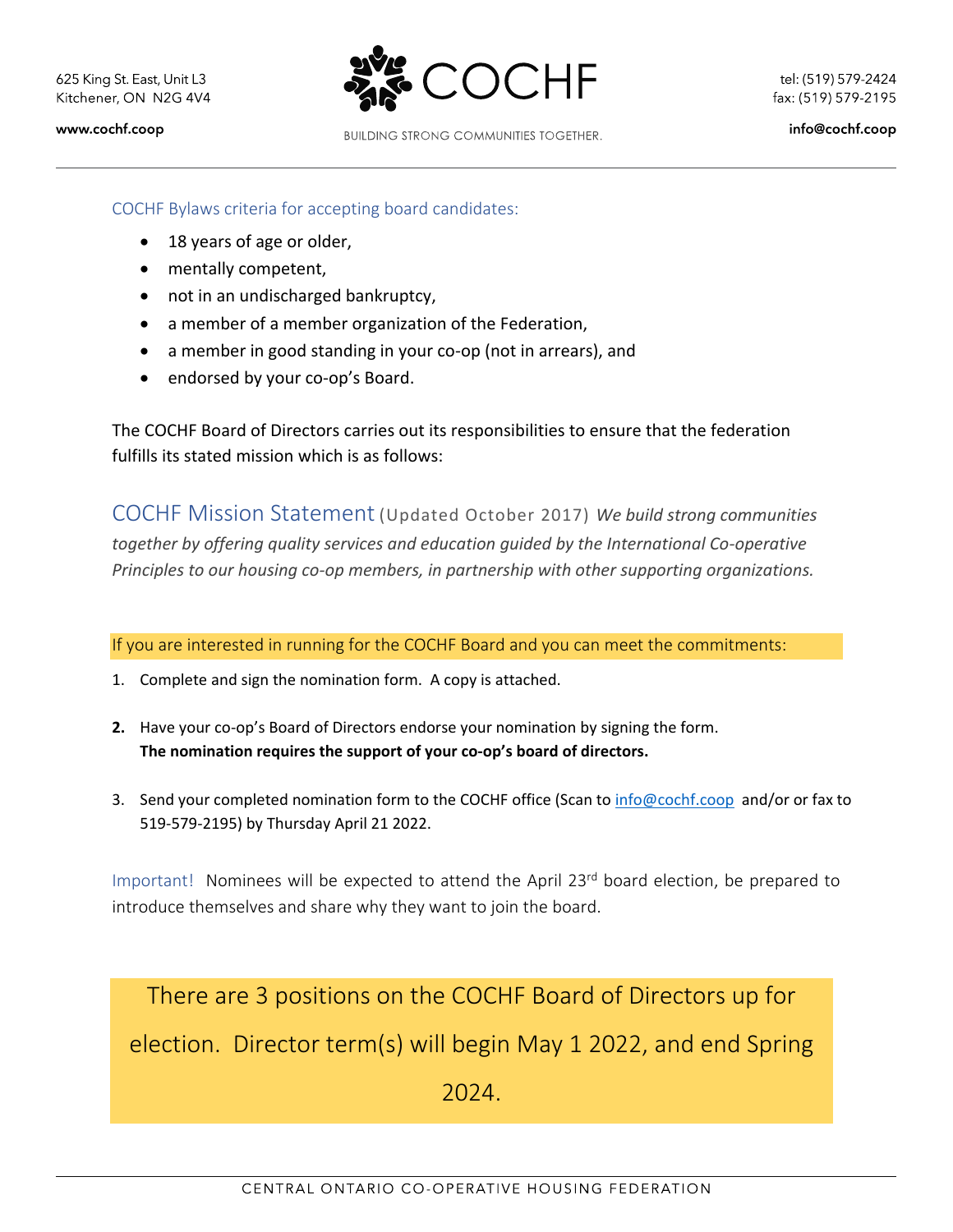

#### **Directors who are continuing:**

- 1. **Brenda White** Fife Road, Guelph
- 2. **Melody Alderwick**  Bread and Roses, Kitchener
- 3. **Ken Goka** Niagara Peninsula Homes
- 4. **Shelley Watts**  Willowside Housing Co-op, Kitchener
- 5. **Sam Scrimshaw**  Cole Road, Guelph

**Completed terms:** These elected director's terms are now completed:

- 6. **Lana Wong**  WCRI Co-op, Waterloo
- 7. **Twilla Gringas** Beaver Creek Co-op Waterloo
- 8. **Liz Jung**  Emanuel Co-op, Kitchener
- 9. **Carine Nind –** Co-op Staff Association (CSACO) (This is an appointed position.)

Only one member per co-op, who has been nominated by their co-op, can be elected to the COCHF Board – this is a requirement of the federation by-laws.